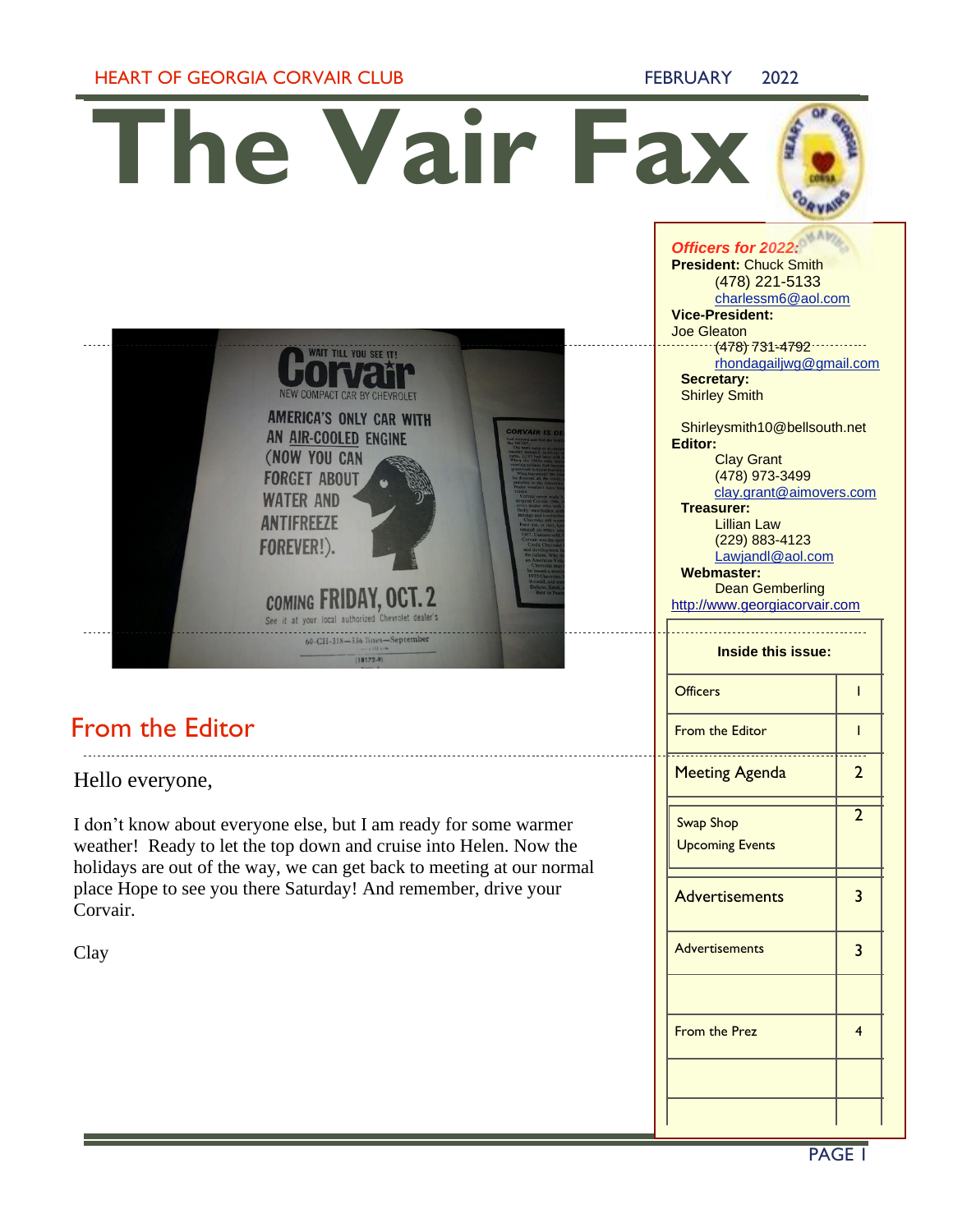**February Meeting Feb 12, 2022 Noon Old Times Buffet 2922 Watson Blvd. Warner Robins (Centerville) We are supposed to have a meeting room**

## **The swap shop.**

**FOR SALE:** 1962 Corvair 4DR sedan. New ignition system, new carbs, new A/C compressor (installed, but not completely hooked to system). Good black interior seats, original tube radio works, almost new tires, good paint (Candy Apple) with just a few spots of surface rust under paint. In addition I have what I believe to be a complete engine for a 1960 Corvair, new pistons, cylinders, bearings, just is not put together, along with a transmission. I also have a complete engine for a 1963 (ran when pulled out). It has a new torque converter, new starter. Distributor is off of engine as well as carbs. I have the carbs as well as more parts for the 63 engine. Will sell every thing for \$2000 or best offer. Contact Steve Weigandt at **[triglide1941@yahoo.com](mailto:triglide1941@yahoo.com)**

**FOR SALE** 1965 Monza sedan for sale. Blue exterior and white interior. This car was restored in 2004 and won its class at that year's Springfest. It has the 110 hp motor, powerglide, Clark's interior, dual exhaust, electronic ignition, high-output alternator, wire wheel covers, good tires, two new spare tires, Clarks's lower control arm bracket. Pictures can be seen on Craigslist- Savannah, GA(search Corvairs). The car is located in Glennville, GA(about 60 miles west of Savannah). Please contact Dennis Stanfield at [dbscpa@windstream.net.](mailto:dbscpa@windstream.net) phone number 912-654-3496(work) or 912-654-9594(home). white top. 110/auto new tires, brakes, shocks. bb Runs and drives good. Asking \$3500 Contact Wallace Clark 770 926 8735. Posted 05/19

Wanted: Want to buy: One 13" 3-bar wire wheel cover. No junk please! Good daily driver condition. Will consider a whole set if the price is right. Chuck Smith 478-221-5133. [charlessm6@aol.com](mailto:charlessm6@aol.com)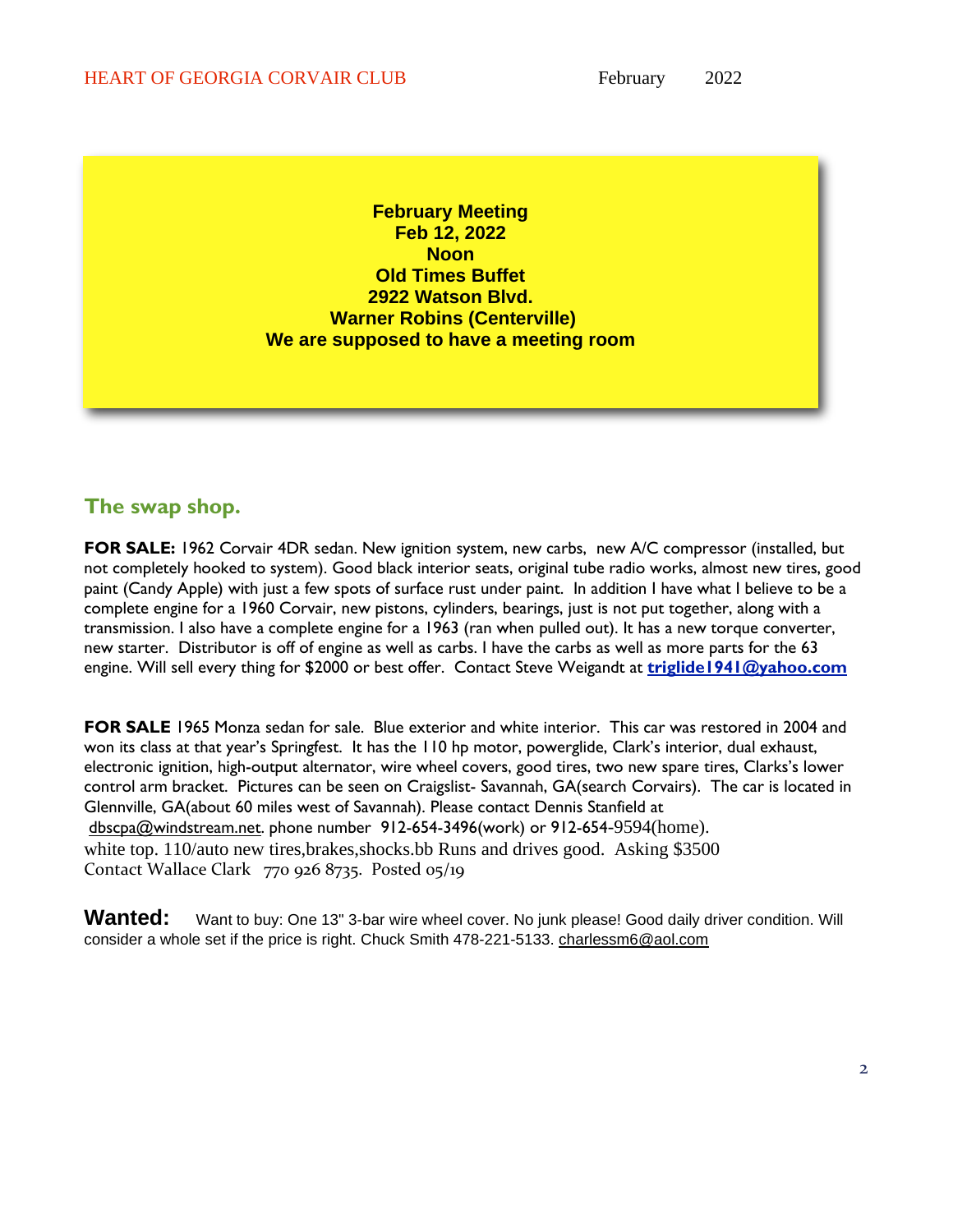**Upcoming events**

**Springfest April 22-23, 2022 Helen, GA**

**Corsa Convention July 12-16,2022 Atlanta, GA**

# **Our 45th Year!** *Get the 2013-2018 Catalog*

If you did not get the catalog in 2013 or 2014, you can get one **FREE** on your first **\$50 order** during 2015. (Additional catalogs \$3 with an order)

*Over 100 new repro parts in the past 3 years.* **Clark's Corvair Parts® 400 Mohawk Trail, Shelburne Falls, MA 01370 (413)625-9776 [www.corvair.com](http://www.corvair.com/)**

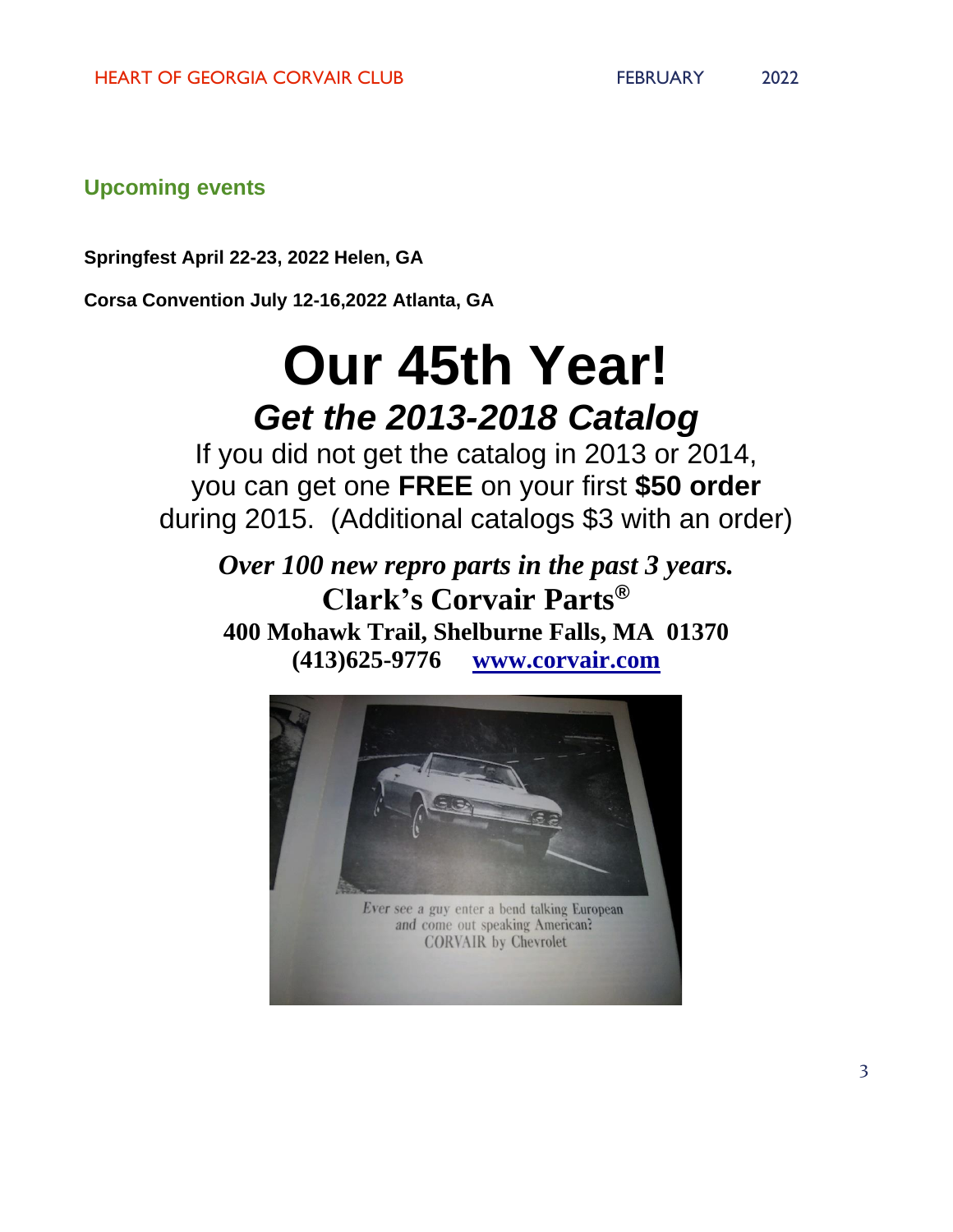### **From the Prez- Chuck Smith**

Hello everyone, and welcome to the February edition of the 'Vairfax. The first month of 2022 is history. This means that Springfest and the Convention is that much closer. Hard to believe that the seeds for the Convention being hosted in Peachtree City were planted two years ago, at the Chicago Convention. Now the trees are about to bear fruit.

A lunch meeting was attended by the Springfest committee chairpersons at the new home of Clay and Leslie Grant. There were some changes made for this year. The registration form for this show is included in this month's newsletter. Some prices had to be increased this year; please refer to the form to see the new fees. Also, there will not be an autocross this year, as there will be no CORSA insurance to cover it. Instead, there will be a Funkhana. A course is laid out on a parking lot with pylons, indicating various feats of skill that must be accomplished. Such as tossing a fanbelt out of the driver's window, attempting to ring a pylon. Backing into a tight space, weaving through cones, all while trying to keep a cup of water on your hood without spilling it. This a timed event, but not high speed. It is a lot of fun.

Please be aware that our February meeting will be held at Old Time Buffet at the Centerville Mall, on the 12th, at 12:00. We are supposed to have the meeting room this time.

Hope to see everyone at the meeting, Take care! **Chuck** 

### **Here is some 60's trivia that I came across. Enjoy!**

### SOME INVENTIONS FROM THE 60'S

1960 1962

| The laser             | Audio cassettes          |
|-----------------------|--------------------------|
| Halogen lamp          | Fiber-tip pens           |
|                       | Silicone breast implants |
|                       | The LED                  |
| Implantable pacemaker |                          |
| Weather satellite     |                          |
| Etch-a-Sketch         |                          |
| The CORVAIR!          |                          |
| 1961                  |                          |

Valium Touchtone telephone Non-dairy creamer Computer mouse

Human spaceflight Easy bake oven

Zip codes Cochlear implants **Pull-tab** soda cans Lava lamp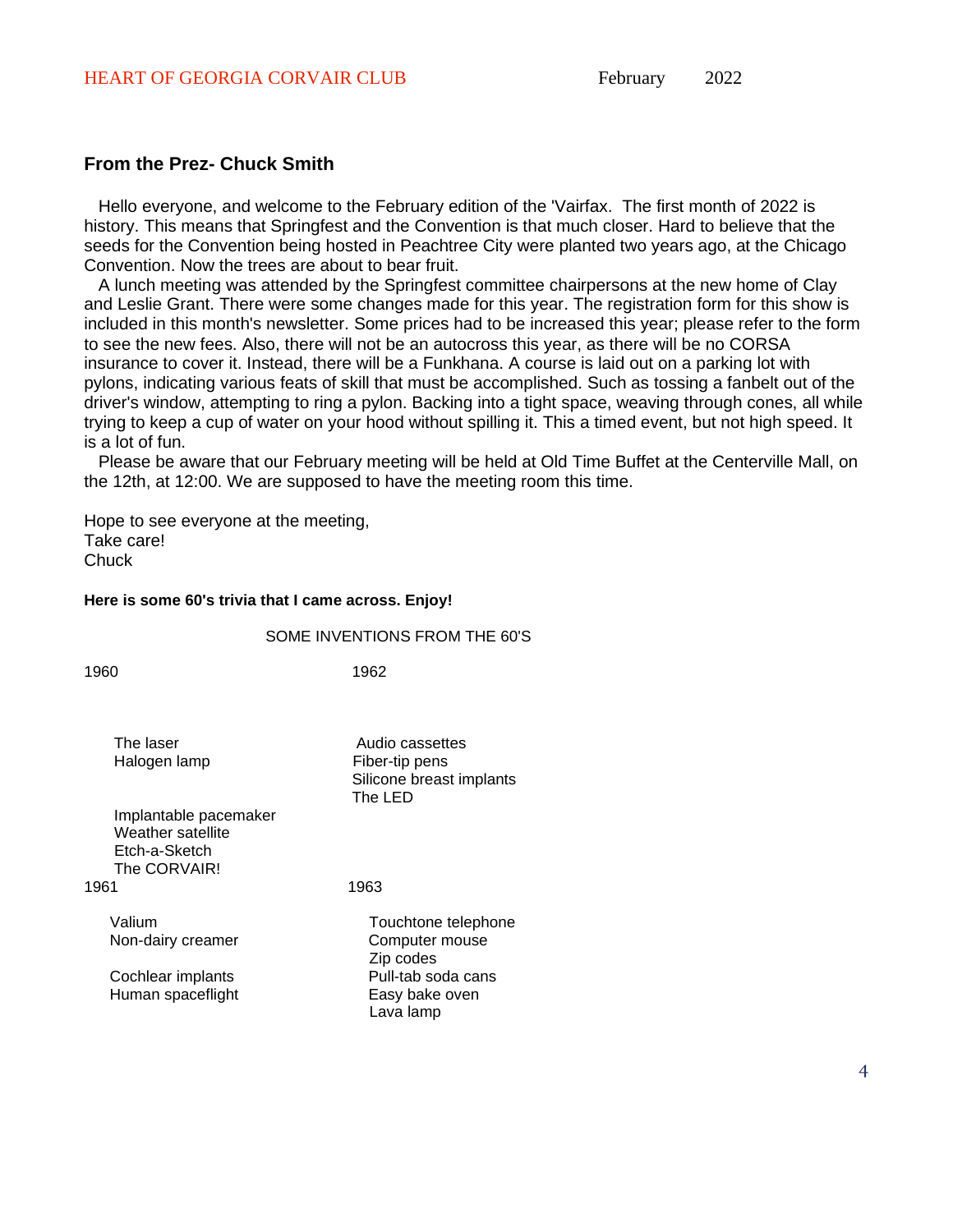